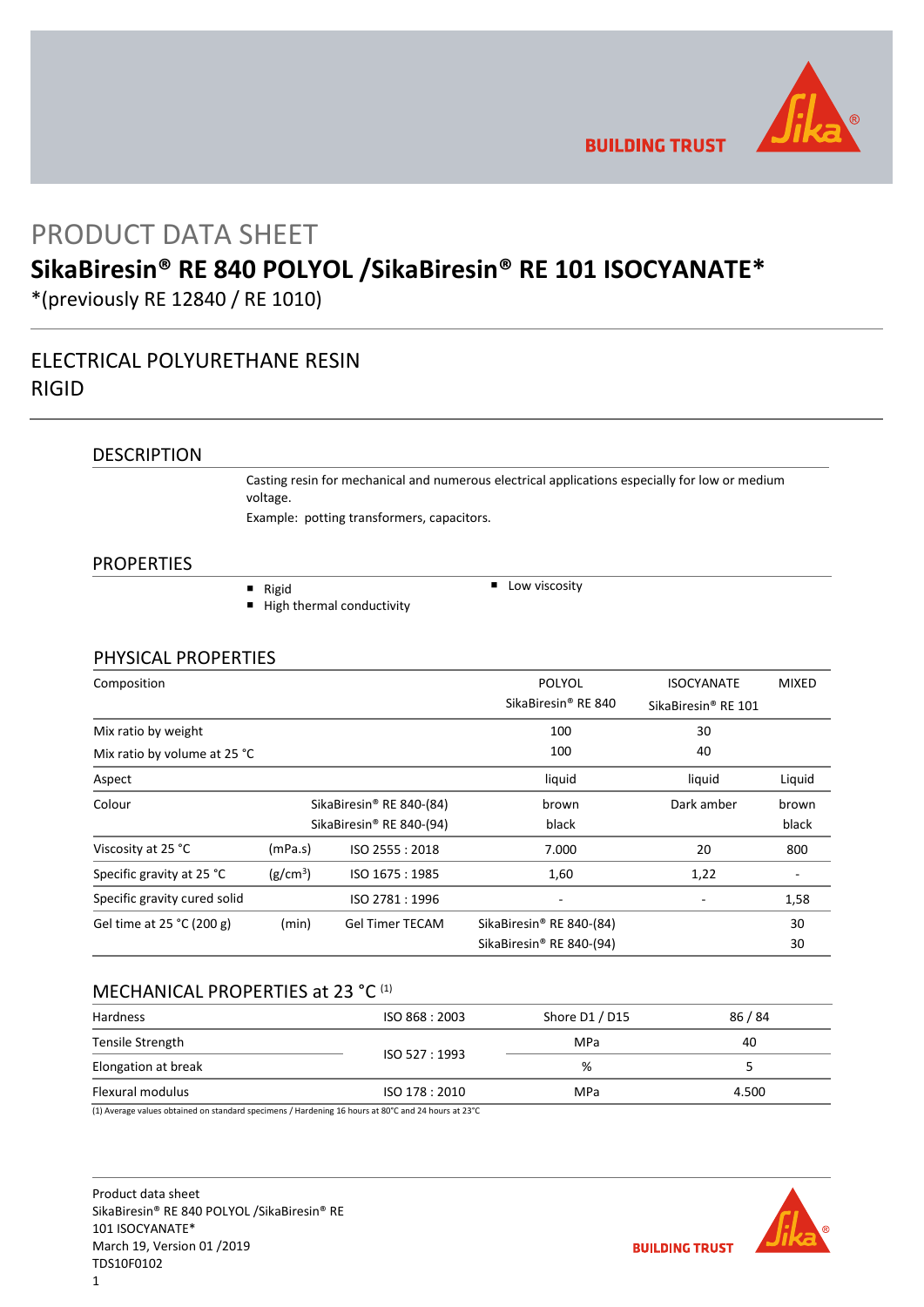# THERMAL AND SPECIFIC PROPERTIES (1)

| Working temperature                                                                                 | $\overline{\phantom{a}}$ | °C                        | $-40$ to $+130$ |
|-----------------------------------------------------------------------------------------------------|--------------------------|---------------------------|-----------------|
| Thermal conductivity                                                                                | ISO 2582:1978            | W/m.K                     | 0,65            |
| Glass transition temperature (Tg)                                                                   | ISO 11359 : 1999         | °C                        | 50              |
| Coefficient of thermal expansion (CTE)<br>$[-40 \text{ to } +40]$ °C<br>$[+80 \text{ to } +130]$ °C | ISO 11359 : 1999         | $10^{-6}$ K <sup>-1</sup> | 40<br>150       |
| Water absorption ( $23^{\circ}$ C – 24 Hours)                                                       | ISO 62:1999              | %                         | 0.25            |
| Directive 2015/863/EU (ROHS) (2)                                                                    | $\overline{\phantom{0}}$ | -                         | Conform         |

(1) Average values obtained on standard specimens / Hardening 16 hours at 80°C and 24 hours at 23°C.

(2) European directive on the restriction of the use of certain hazardous substances electrical and electronic equipment.

# DIELECTRIC AND INSULATING PROPERTIES at 23°C **(1)**

| Dielectric strength (50 Hz - 1 mm)                                                                            | CEI 60243-1 E2: 1998 | kV/mm        | 24          |
|---------------------------------------------------------------------------------------------------------------|----------------------|--------------|-------------|
| Dielectric constant $\epsilon$ (100 Hz)                                                                       | CEI 60250 : 1969     | -            |             |
| Dissipation factor tan $\delta$ (100 Hz)                                                                      | CEI 60250 : 1969     |              | $1.10^{-2}$ |
| Volume resistivity (1.000 V)                                                                                  | CEI 60093 E2:1980    | $\Omega$ .cm | $1.10^{15}$ |
| (4) Accounts colored the best of the second contract of a filled colored C because AOSC and DA because a DOSC |                      |              |             |

(1) Average values obtained on standard specimens / Hardening 16 hours at 80°C and 24 hours at 23°C

# PROCESSING

- Before use ISOCYANATE SikaBiresin® RE 101 check carefully the absence of crystallisation or dimerization on each package
- Solid particle presence
- Cloudy liquid
- In case of crystallization or dimerization, the product must be placed in an oven at 60°C until complete drecrystallization (16 hours maximum). Rehomogenize and return to room temperature. After shaking the product into the package, the product is not clear, DO NOT USE THE PRODUCT.
- Setting may be observed on the polyol. In that case, it is necessary to mix the POLYOL part until both colour and aspect become homogeneous. This is not harmful for the product quality.
- Both parts (POLYOL and ISOCYANATE) have to mixed at a temperature higher than 18°C according to the mix ratio indicated on the technical datasheet. Before casting check that parts or moulds are free of any trace of moisture.

# HANDLING PRECAUTIONS

Normal health and safety precautions should be observed when handling these products :

- Ensure good ventilation.
- Wear gloves, glasses and protective clothes.

For further information, please consult the Safety Data Sheets.

# STORAGE CONDITIONS

Storage at a temperature below 5°C can cause crystallisation and dimerization of the ISOCYANATE SikaBiresin® RE 101.

Shelf life is 12 months for the POLYOL and 12 months for ISOCYANATE in a dry place and in their original unopened containers at a temperature between 15 to 25°C. Any open can must be tightly closed under dry inert gas (dry air, nitrogen, etc…).

# PACKAGING

Packaging information on request, please contact your local sales representative or find your local contact on www.sikaadvancedresins.com

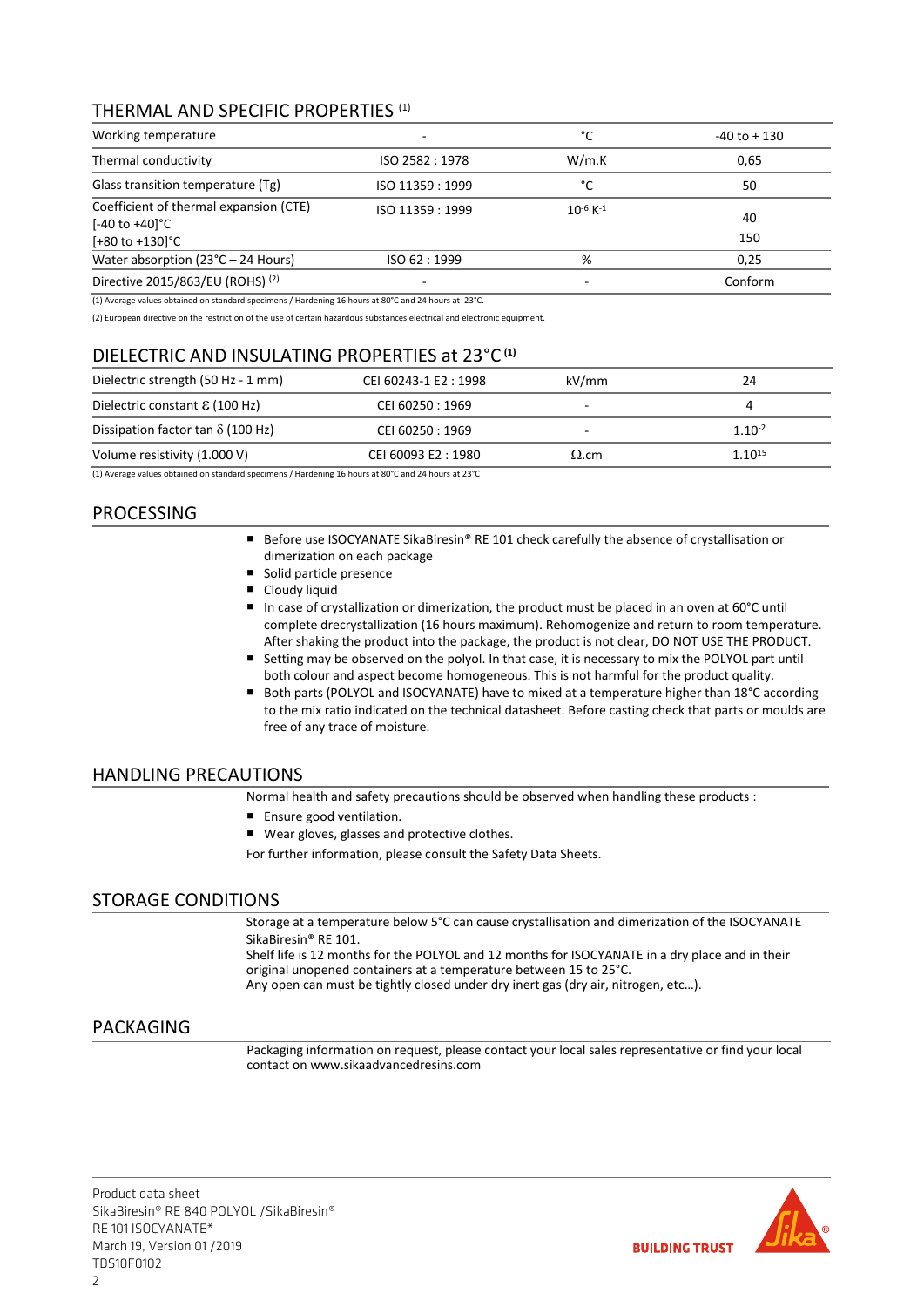The information herein is offered for general guidance only. Advice on specific applications is available on request from the Technical Department of Sika Advanced Resins. Copies of the following publications are available on request: Safety Data Sheets.

## VALUE BASES

All technical data stated in this Product Data Sheet are based on laboratory tests. Actual measured data may vary due to circumstances beyond our control.

# HEALTH AND SAFETY INFORMATION

For information and advice regarding transportation, handling, storage and disposal of chemical products, users shall refer to the actual Safety Data Sheets containing physical, ecological, toxicological and other safety-related data.

## LEGAL NOTICE

The information, and, in particular, the recommendations relating to the application and end-use of Sika products, are given in good faith based on Sika's current knowledge and experience of the products when properly stored, handled and applied under normal conditions in accordance with Sika's recommendations. In practice, the differences in materials, substrates and actual site conditions are such that no warranty in respect of merchantability or of fitness for a particular purpose, nor any liability arising out of any legal relationship whatsoever, can be inferred either from this information, or from any written recommendations, or from any other advice offered. The user of the product must test the product's suitability for the intended application and purpose. Sika reserves the right to change the properties of its products. The proprietary rights of third parties must be observed. All orders are accepted subject to our current terms of sale and delivery. Users must always refer to the most recent issue of the local Product Data Sheet for the product concerned, copies of which will be supplied on request.